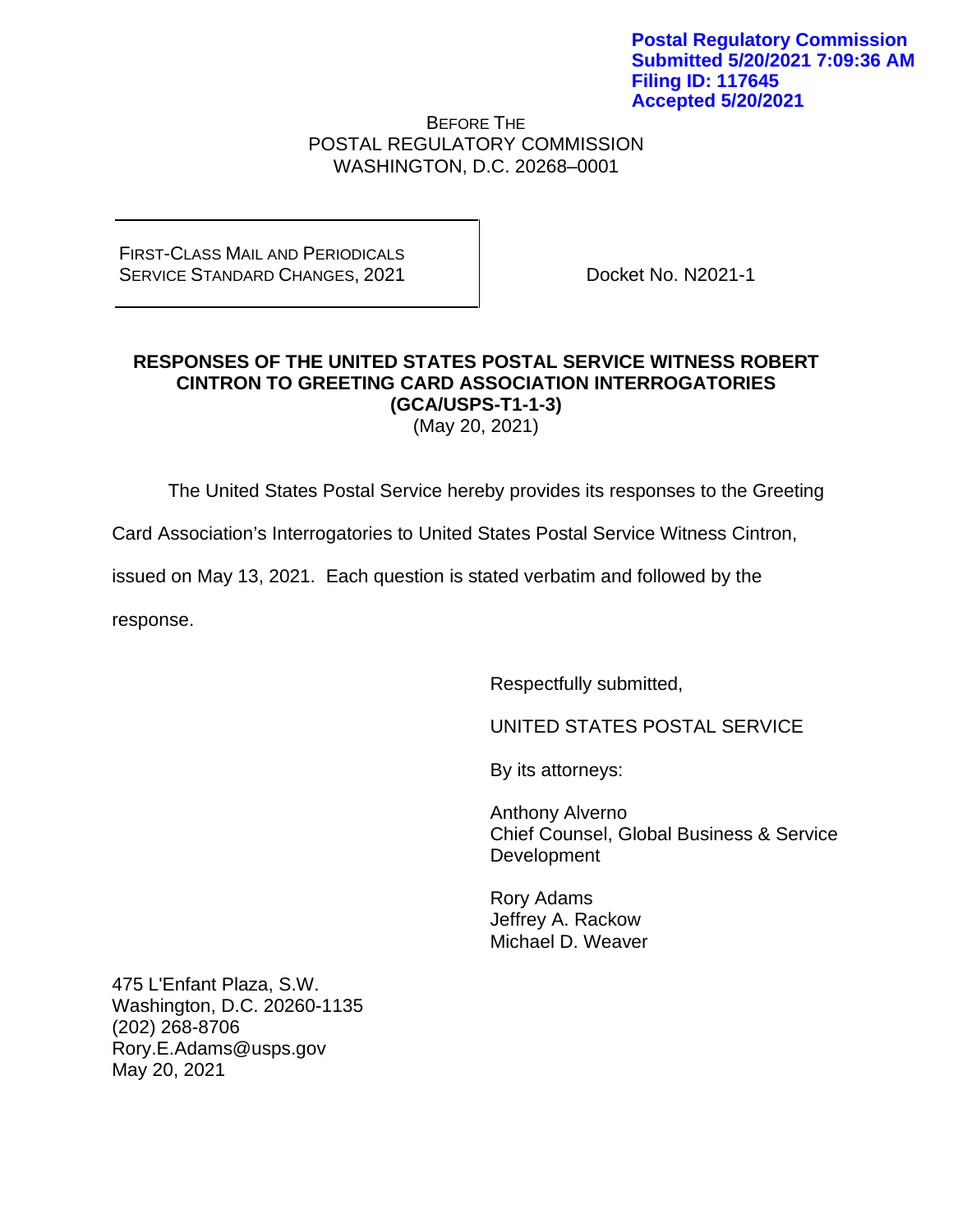#### **RESPONSE OF UNITED STATES POSTAL SERVICE WITNESS CINTRON TO GREETING CARD ASSOCIATION INTERROGATORIES**

**GCA/USPS-T1-1:** Your prefiled testimony cites decline in First-Class Mail volume as a principal reason for the proposed changes in services standards.

- (a) Does your testimony assume that each First-Class Mail product will, for the planning horizon you considered, remain of the same description as it is currently?
- (b) Is it your understanding that the Postal Service's plan to change First-Class Mail service standards is based on the assumption that each First-Class Mail product will, for the planning horizon considered in formulating the plan, remain of the same description as it is currently?

## **RESPONSE:**

a. Yes, my testimony assumes each First-Class Mail product remains the same

description as currently.

b. My understanding is that each First-Class Mail product will remain the same

description as it is currently.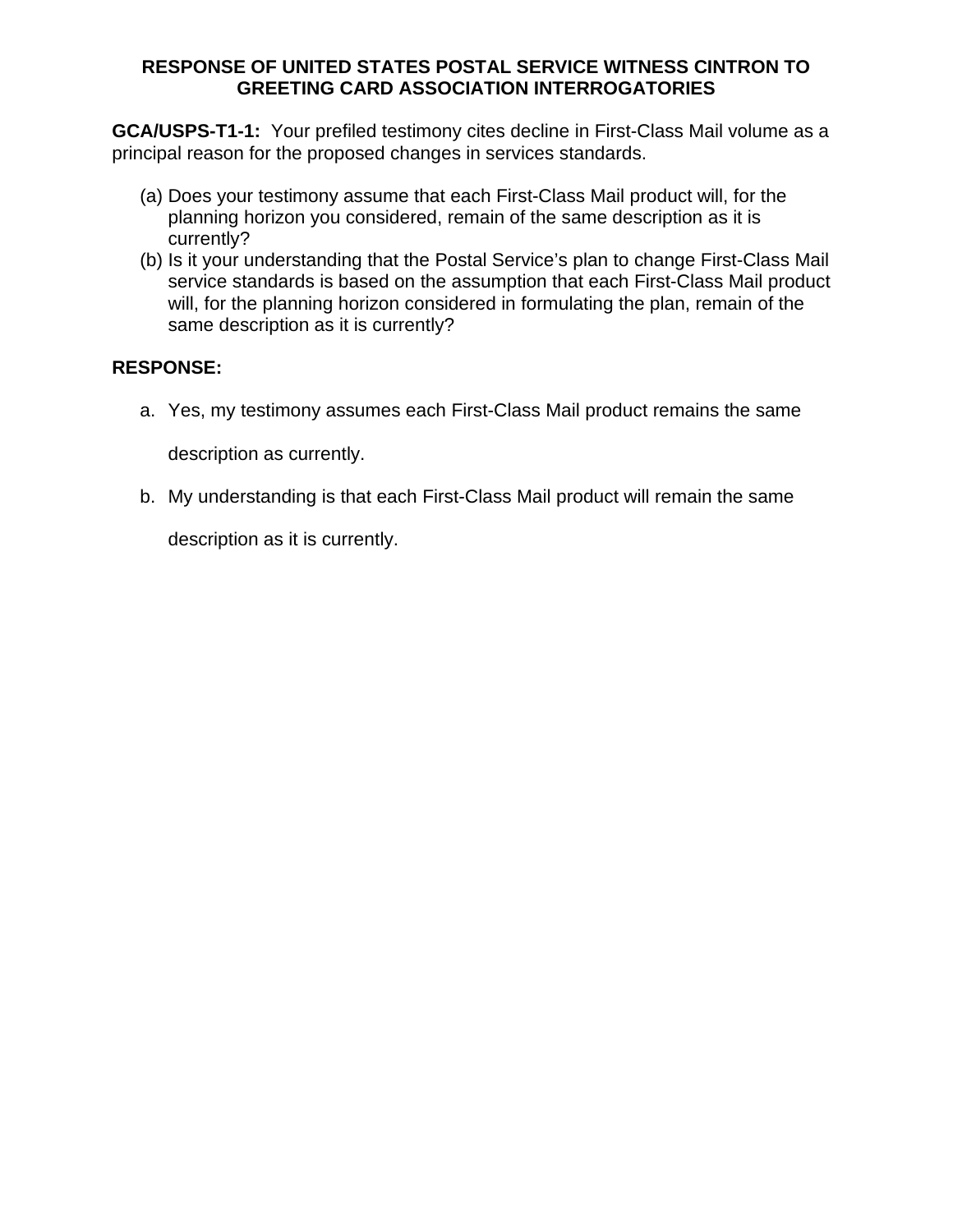#### **RESPONSE OF UNITED STATES POSTAL SERVICE WITNESS CINTRON TO GREETING CARD ASSOCIATION INTERROGATORIES**

**GCA/USPS-T1-2:** Can you confirm that in developing the proposal to change First-Class Mail service standards, the Postal Service did not consider modifications to existing First-Class Mail products, or creation of new First-Class Mail products, the aim of which would be to retard or arrest the decline in First-Class volume?

If you do not confirm, please describe any such modifications or new products which were considered, and explain (i) whether they factored into the proposal to change service standards and (ii) if they factored into the proposal to change service standards, how they are reflected in the proposal.

## **RESPONSE:**

Confirmed